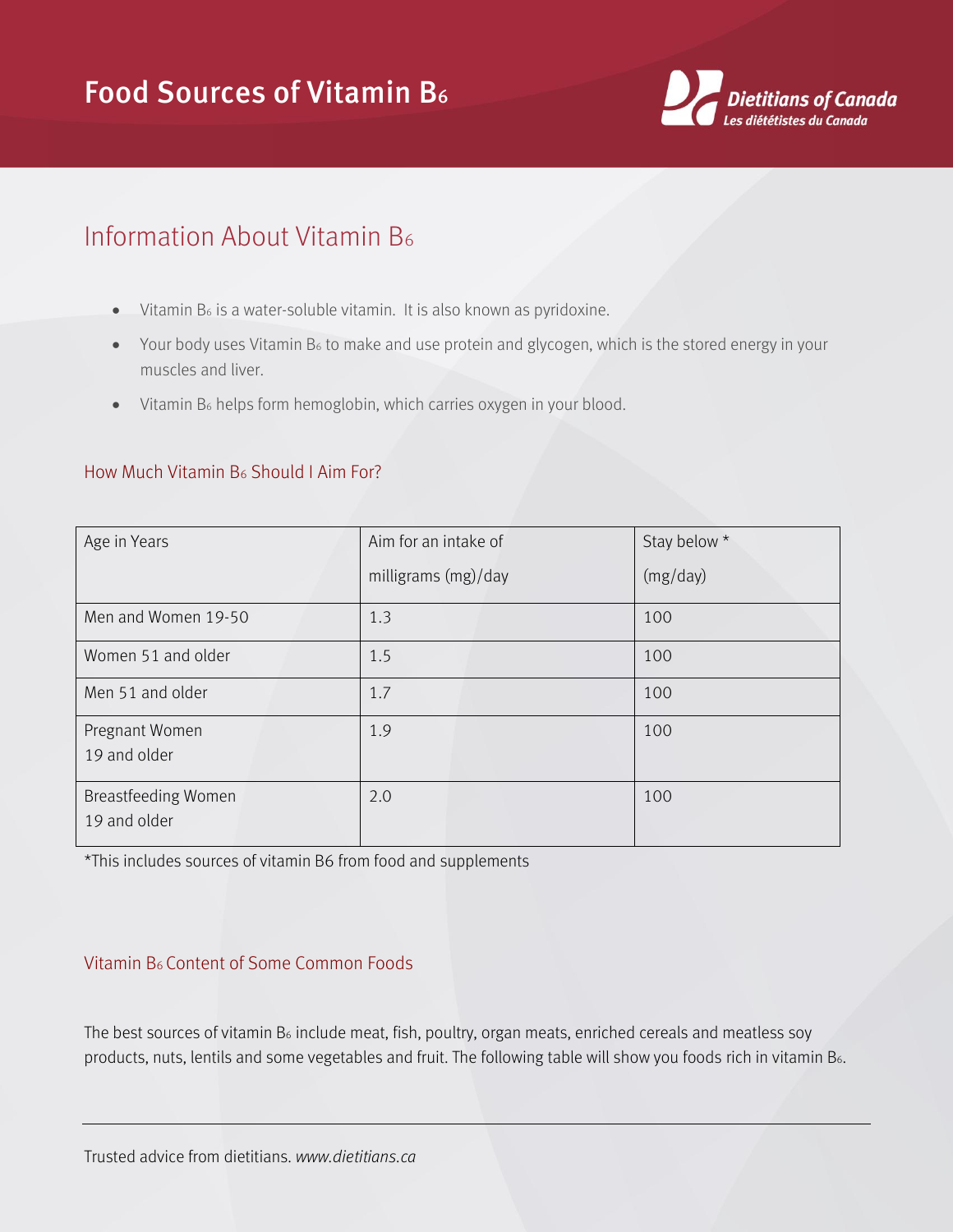

| Food                                              | Serving size                                           | Vitamin B6 (mg) |
|---------------------------------------------------|--------------------------------------------------------|-----------------|
| Vegetables and Fruit                              |                                                        |                 |
| Vegetables                                        |                                                        |                 |
| Potato, with skin, cooked                         | 1 medium                                               | $0.37 - 0.60$   |
| Sweet potato, with skin, cooked                   | 1 medium                                               | 0.33            |
| Carrot juice                                      | 125 mL (1/2 cup)                                       | 0.27            |
| Balsam-pear/bitter gourd, bitter<br>melon, cooked | 125 mL (1/2 cup)                                       | 0.23            |
| Fruit                                             |                                                        |                 |
| Banana                                            | 1 medium                                               | 0.43            |
| Durian                                            | 125 mL (1/2 cup)                                       | 0.41            |
| Prune juice                                       | 125 mL (1/2 cup)                                       | 0.30            |
| Prunes, canned                                    | 125 mL (1/2 cup)                                       | $0.25 - 029$    |
| Avocado                                           | $\frac{1}{2}$ fruit                                    | 0.26            |
| Plantain, cooked                                  | 125 mL (1/2 cup)                                       | 0.20            |
| <b>Grain Products</b>                             |                                                        |                 |
| Waffle, buttermilk, frozen, toasted               | 1 waffle (33 g)                                        | 0.37            |
| Wheat bran                                        | 30 g (1/2 cup)                                         | 0.35            |
| Cereal                                            | (check product label for serving size)                 |                 |
| 100% Bran                                         | 30 g                                                   | 0.20            |
| Oatmeal, instant, cooked                          | 175 mL (3/4 cup)                                       | $0.21 - 0.30$   |
| Milk and Alternatives                             | This food group contains very little of this nutrient. |                 |
| Meats and Alternatives                            |                                                        |                 |
| Organ Meat                                        |                                                        |                 |
| Liver (turkey, beef), cooked                      | 75 g (2 1/2 oz)                                        | $0.66 - 0.76$   |

Trusted advice from dietitians. *www.dietitians.ca*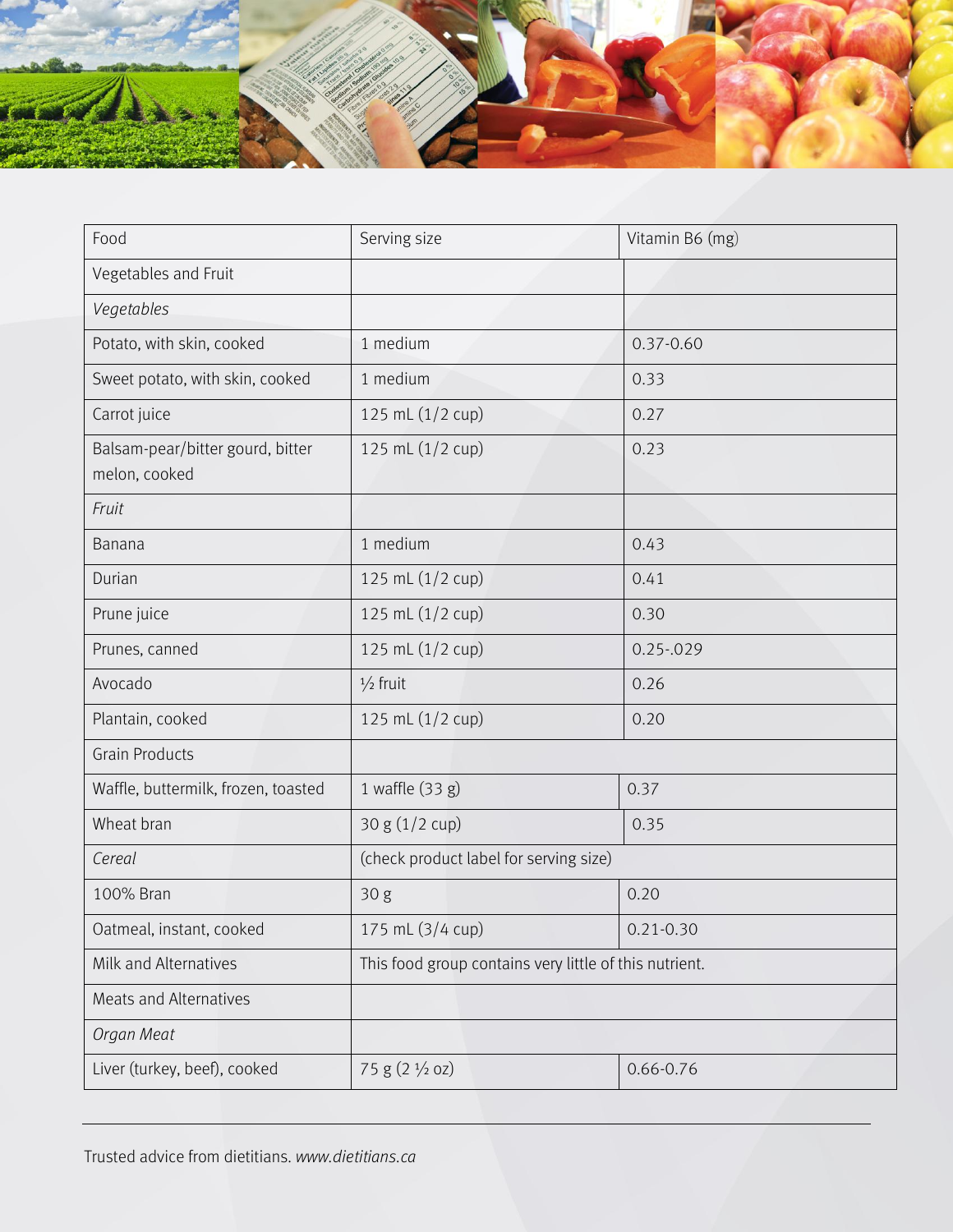

| Liver, chicken, cooked                                                 | 75 g $(2 \frac{1}{2}$ oz) | $0.57 - 0.63$ |
|------------------------------------------------------------------------|---------------------------|---------------|
| Kidney, beef, cooked                                                   | 75 g (2 1/2 oz)           | 0.29          |
| Meat                                                                   |                           |               |
| Venison/deer, various cuts, cooked                                     | 75 g (2 1/2 oz)           | $0.46 - 0.57$ |
| Pork, various cuts, cooked                                             | 75 g (2 1/2 oz)           | $0.24 - 0.59$ |
| Beef, various cuts, cooked                                             | 75 g $(2 \frac{1}{2}$ oz) | $0.20 - 0.30$ |
| Beef, ground, cooked                                                   | $75 g (2 \frac{1}{2} oz)$ | $0.24 - 0.29$ |
| Poultry                                                                |                           |               |
| Chicken, light meat, cooked                                            | 75 g (2 1/2 oz)           | $0.25 - 0.48$ |
| Turkey, light meat, cooked                                             | 75 g $(2 \frac{1}{2}$ oz) | 0.20          |
| Fish and Seafood                                                       |                           |               |
| Tuna, yellowfin/albacore, raw or<br>cooked                             | 75 g (2 1/2 oz)           | 0.78-0.84     |
| Salmon, Atlantic, wild, raw or<br>cooked                               | 75 g $(2 \frac{1}{2}$ oz) | $0.71 - 0.74$ |
| Salmon, Atlantic, farmed, raw or<br>cooked                             | 75 g (2 1/2 oz)           | $0.49 - 0.57$ |
| Fish (herring, mackerel, bluefish,<br>halibut, trout, snapper), cooked | $75 g (2 \frac{1}{2} oz)$ | $0.29 - 0.47$ |
| Salmon, Chinook, raw or cooked                                         | $75 g (2 \frac{1}{2} oz)$ | $0.35 - 0.36$ |
| Tuna, white, canned in oil                                             | 75 g (2 1/2 oz)           | 0.32          |
| Salmon, chum, with bones, canned                                       | 75 g (2 1/2 oz)           | 0.29          |
| Tuna, light, canned in water                                           | 75 g (2 1/2 oz)           | 0.26          |